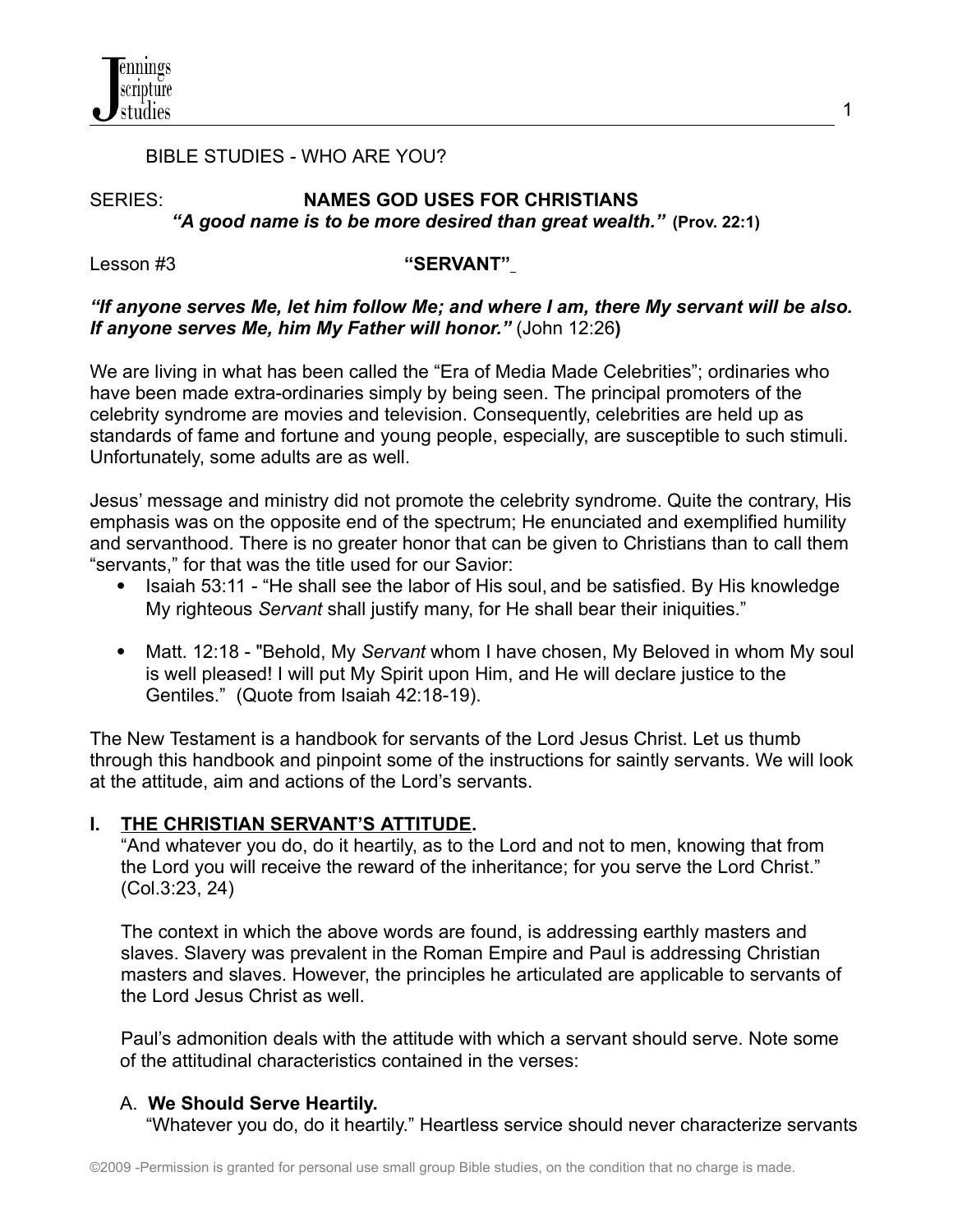of the Most High God! I have witnessed some Christians who served with hands but not with heart. They went about their ministry in an atmosphere of duty and drudgery, holy hum-drum, and a just-get-it-over-with, joyless servitude. That type of service is like serving iced coffee on a cold morning! God rewards hot-hearted service!

Eugene Peterson's *The Message* says, "Don't just do the minimum that will get you by. Do your best. Work from the heart for your real Master, for God."

## **B. We Should Serve Conscientiously.**

"And whatever you do, do it heartily, as to the Lord and not to men." Whatever service we render, we should be conscious of the fact that in that capacity we are serving "the Lord." Whether doctor, lawyer, merchant; dish-washer, plumber, truck driver, teacher, waitress, etc. we are to be aware that we are serving the Lord.

The attitude that we display in our Christian service is communicated in a number of ways:

- By facial expression a cloudy face, like a cloudy sky, indicates that a storm is brewing;
- $\bullet$  The voice a harsh or sharp voice with no warmth in it is indicative of an unhappy person. "For out of the abundance of the heart the mouth speaks." (Matt. 12:34)
- One's body language communicates one's attitude. A person who serves in a slouchy and slovenly manner does not advertise a happy spirit.
- Attitude is represented in the quality of service rendered. The workman's work reflects the workman's attitude.

Warren W. Wiersbe writes, "A Christian worker ought to be the best worker on the job. He ought to obey orders and not argue. He ought to serve Christ and not the boss only, and he ought to work whether anybody is watching or not. If he follows these principles, he will receive his reward from Christ even if his earthly master (his boss) does not recognize him or reward him." (The Bible Exposition Commentary, Vol.2, p.144)

Our attitude about life and labor will determine, more than any one thing, whether we succeed or fail. Charles R. Swindoll writes, "Words can never adequately convey the incredible impact of our attitude toward life. The longer I live the more convinced I become that life is 10 percent what happens to us and 90 percent how we respond to it." (*Strengthening Your Grip*)

## **C. We Should Serve Faithfully.**

"….for you serve the Lord Christ." Understanding that, as Christian servants, we are serving the Lord Christ, we should be faithful in whatever capacity we serve. Paul wrote to the Corinthians: "Let a man so consider us, as servants of Christ and stewards of the mysteries of God. Moreover it is required in stewards that one be found faithful." (I Cor.4:1-2) Here, in this context, Paul is speaking primarily of those who minister the Word of God. However, the principle applies to all areas of work. In Christian service especially, it is rather easy to determine if one's service is perfor-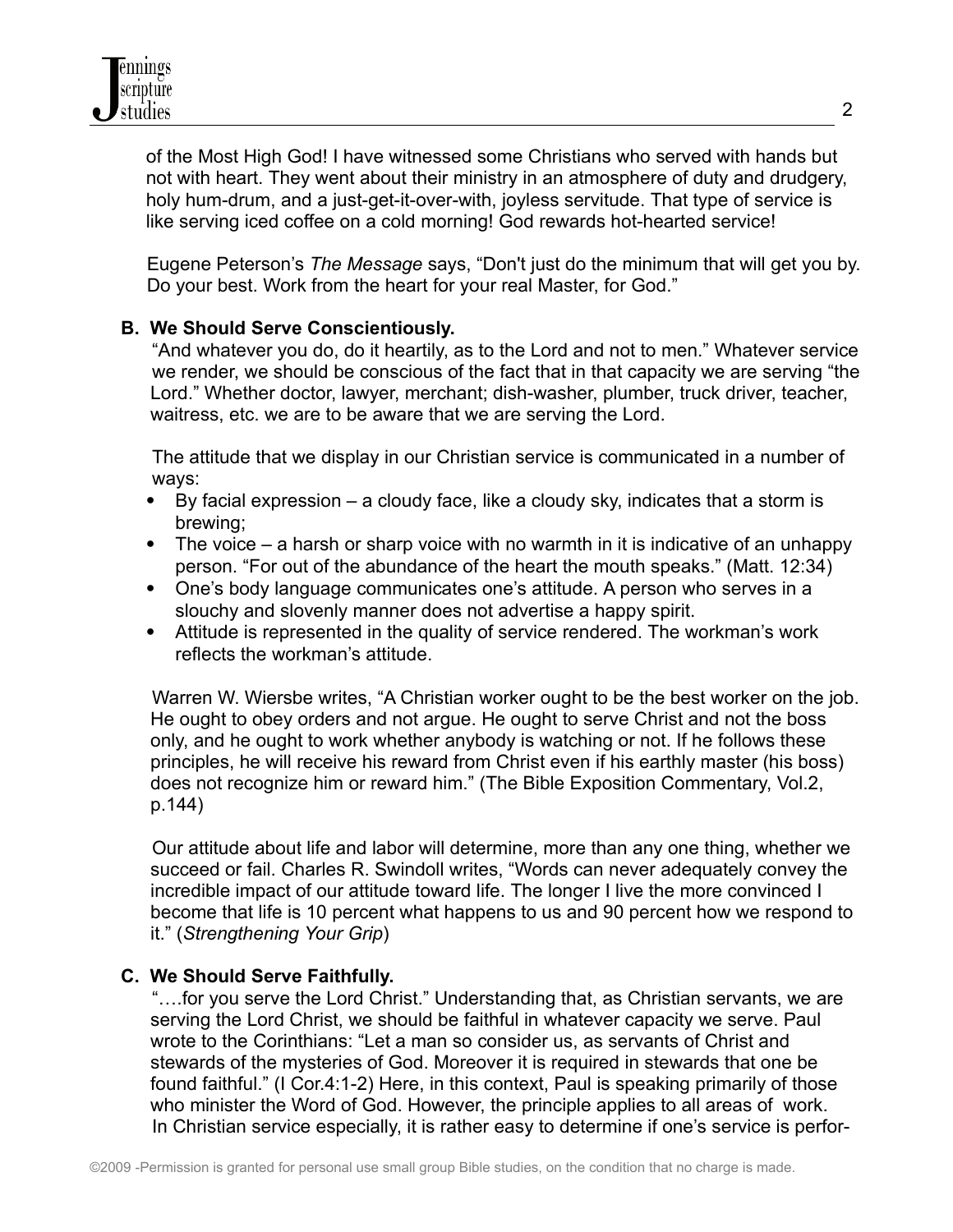

med out of mere duty or if the service flows from a heart of love for the One Whom we serve.

**Illust.** The most exemplary and beautiful picture of servanthood is seen in the Lord Jesus washing the disciple's feet in the Upper Room. Here is the Lord of glory, on hands and knees, crawling around a table washing dirty feet. It brings tears to my eyes every time I concentrate upon the scene. It also motivates me to follow His example of servanthood and gladly serve in The Fellowship of The Pan And Towel.

#### **II. THE CHRISTIAN SERVANT'S AIM.**

We are to aim at service that is acceptable to our Master. In order to do that we need to keep in mind that:

#### **A. The Servant's Aim Is To Follow His Master.**

"If anyone serves Me, let him follow Me …." (John 12:26a)

We are to serve as we follow and follow as we serve. Jesus does not separate service from following or visa versa. It is "both and" not "either or." As we walk through this world we are to live like Christ and labor for Christ. No pillar saints, please!

Pillar Saints were [Christian](http://en.wikipedia.org/wiki/Christian) [ascetics](http://en.wikipedia.org/wiki/Ascetic) in the early days of the [Byzantine](http://en.wikipedia.org/wiki/Byzantine_Empire) Empire. Some of them lived on top of pillars to be separate from the world around them. They believed that the mortification of their bodies would help ensure the [salvation](http://en.wikipedia.org/wiki/Salvation) of their souls. The first stylite ((from Greek *stylos*, "pillar"), was probably Simeon Stylites The Elder who climbed on a pillar in Syria in 423 and did not come down until his death 37 years later. Simeon discovered a pillar which had survived amongst ruins, formed a small platform at the top, and upon this determined to live out his life. It has been stated that, as he seemed to be unable to avoid escaping the world horizontally, he may have tried to escape it vertically. No one can follow or serve by living on a pedestal!

Following Christ means that we are in the world but not of it in the sense that we partake of its evils. (John 17:15; I Cor. 5:10) We are witnesses, salt and light and as such we follow as we serve and serve as we follow.

#### **B. The Servant's Aim Is To Company With His Master.**

"….and where I am, there My servant will be also." (John 12:26b)

WWJD is a popular way of asking, "What Would Jesus Do?" That is a good question for all of the Savior's servants to ask. Another is, WWJG - "Where Would Jesus Go?" That question is answered by Jesus: "where I am, there My servant will be also." If with Jesus we are always in the right place, at the right time for the right purpose!

#### **C. The Servant's Aim Is To Exalt His Master.**

"For we do not preach ourselves, but Jesus Christ as Lord, and ourselves as your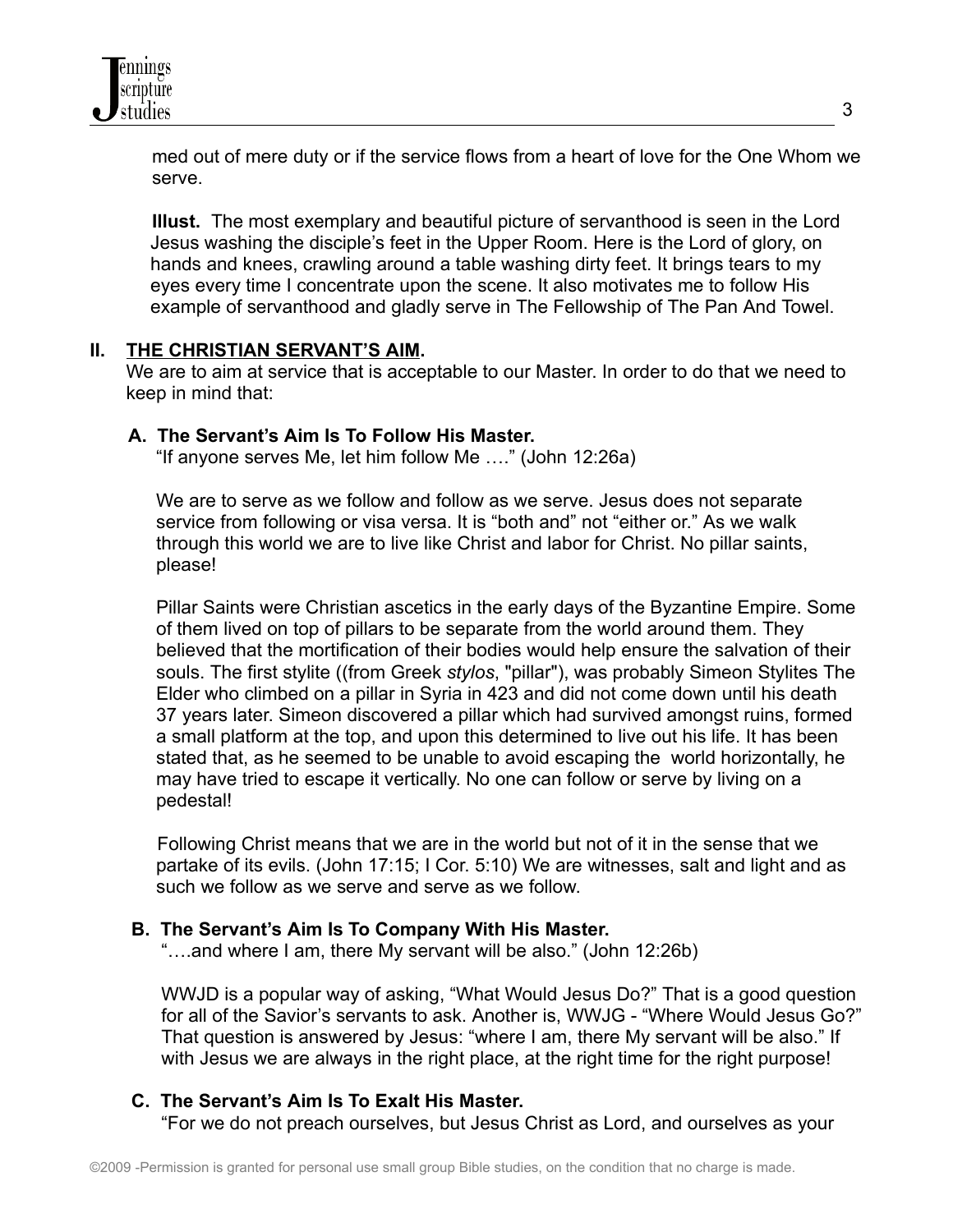

servants for Jesus' sake." (2 Cor 4:5-6) Our service should not rendered in a way that purposefully draws attention to ourselves, but to our Lord and Savior.

## **D. The Servant's Aim Is To Please His Master.**

"No one engaged in warfare entangles himself with the affairs of this life, that he may please him who enlisted him as a soldier." (II Tim. 2:4) The analogy changes from "servant" to "soldier" but the principle is the same.

Choosing to do only that which pleases oneself is a mark of one who has never been mastered by the Master! When we meet the Master and surrender to Him, ever after our purpose in life should be to please Him. Paul prayed for the Colossian Christians and gave as the reason for doing so "that you may live a life worthy of the Lord and may please him in every way." (Col.1:10)

The servant's attitude and aim are manifested in her/his actions. Let us briefly review some of the commendable actions that a godly servant evidences.

## **III. THE CHRISTIAN SERVANT'S ACTIONS.**

"And a servant of the Lord must not quarrel but be gentle to all, able to teach, patient, in humility correcting those who are in opposition, if God perhaps will grant them repentance, so that they may know the truth." (II Tim. 2:24-25)

## **A. The Servant Of The Lord Must Serve Gladly** - "not quarrel."

A quarreling person is not a glad person. A chip on the shoulder is the heaviest load a man can carry. It sours the spirit, ruins relationships and makes work twice as difficult. The Psalmist instructs us to "Serve the LORD with gladness." (Ps.100:2) He serves badly who does not serve gladly.

## **B. The Servant Of The Lord Must Serve Gently** - "be gentle."

Paul himself, was a hard working, faithful and exemplarily servant of the Lord. He wrote to the Thessalonian church, "we were gentle among you, just as a nursing mother cherishes her own children." (I Thess.2:7)

Picture, if you can, this ex-Roman soldier who was not so gentle, especially when he was supervising the killing of Stephen, being "gentle as a nursing mother." What a change in his demeanor when he met the Master! This is a far different approach to Christian service than I have seen in some who are dogmatic, domineering, dictatorial and bullying. This reflects badly upon our Master who is the meek "Lamb of God who takes away the sin of the world." (John 1:29)

## **C. The Servant Of The Lord Must Serve Patiently** - be "patient";

"Patience is the will or ability to wait or endure without complaint; steadiness; perseverance in the performance of a task." – (Webster's New World College Dictionary)

The servant of the Lord serves people and serving people tests one's patience like nothing else! Patience implies the bearing of suffering, provocation, delay, hardship,